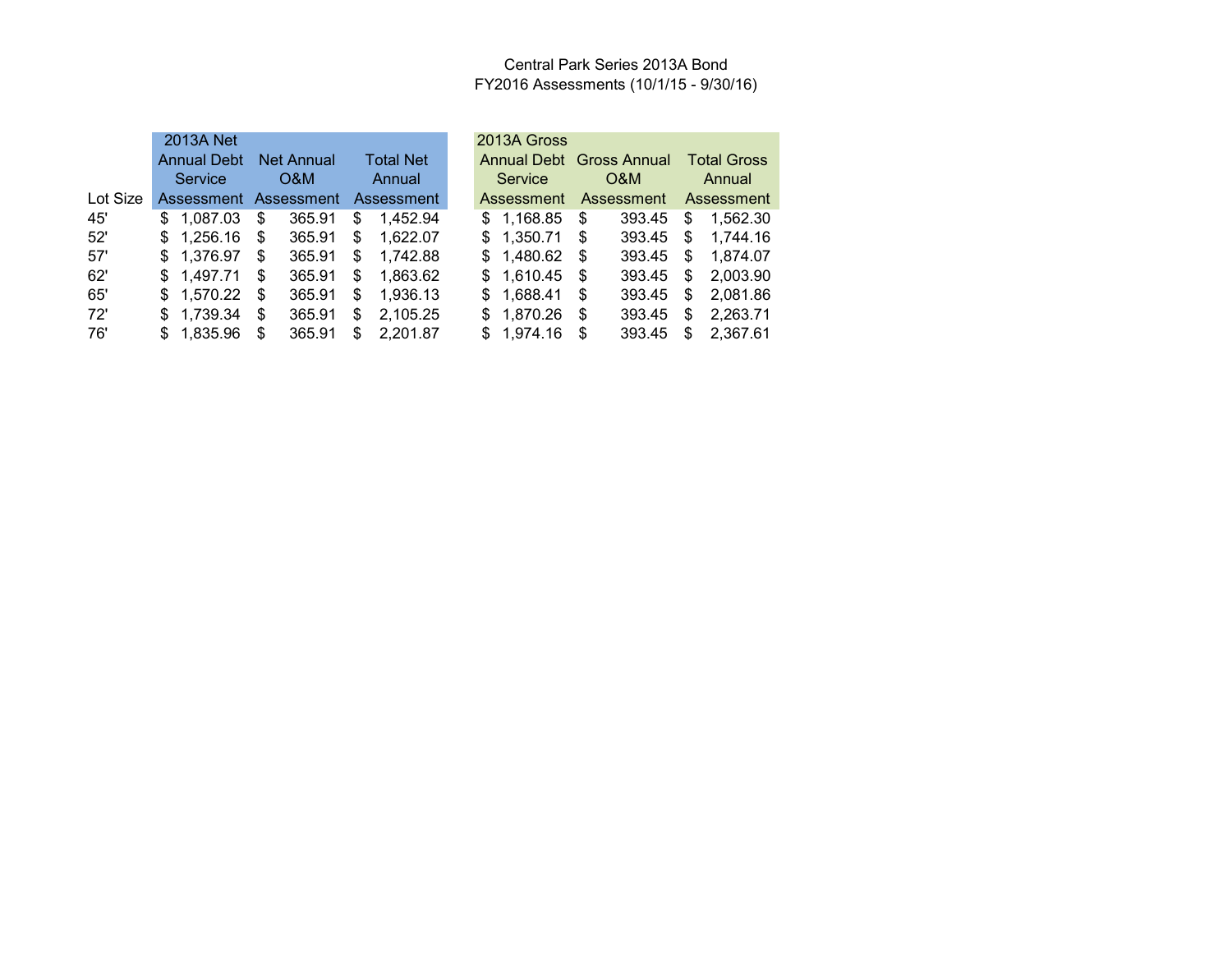|                 |     | 2021A Net Annual  |     | <b>Gross</b> |    | Net O&M           | <b>Gross O&amp;M</b> |        |  |
|-----------------|-----|-------------------|-----|--------------|----|-------------------|----------------------|--------|--|
| Lot Size        |     | <b>Assessment</b> |     | Annual       |    | <b>Assessment</b> | <b>Assessment</b>    |        |  |
| 45 \$           |     | 416.61            | \$  | 447.97       | S  | 365.91            | S                    | 393.45 |  |
| 52 <sup>°</sup> |     | 481.42            | S   | 517.66       | S  | 365.91            | S                    | 393.45 |  |
| 65 \$           |     | 601.78            | \$  | 647.08       | S  | 365.91            | S                    | 393.45 |  |
| 72 \$           |     | 666.58            | \$  | 716.75       | S  | 365.91            | S                    | 393.45 |  |
| 76              | \$. | 703.62            | S   | 756.58       | \$ | 365.91            | S                    | 393.45 |  |
| 57              |     | 527.71            | \$. | 567.43       | S  | 365.91            | S                    | 393.45 |  |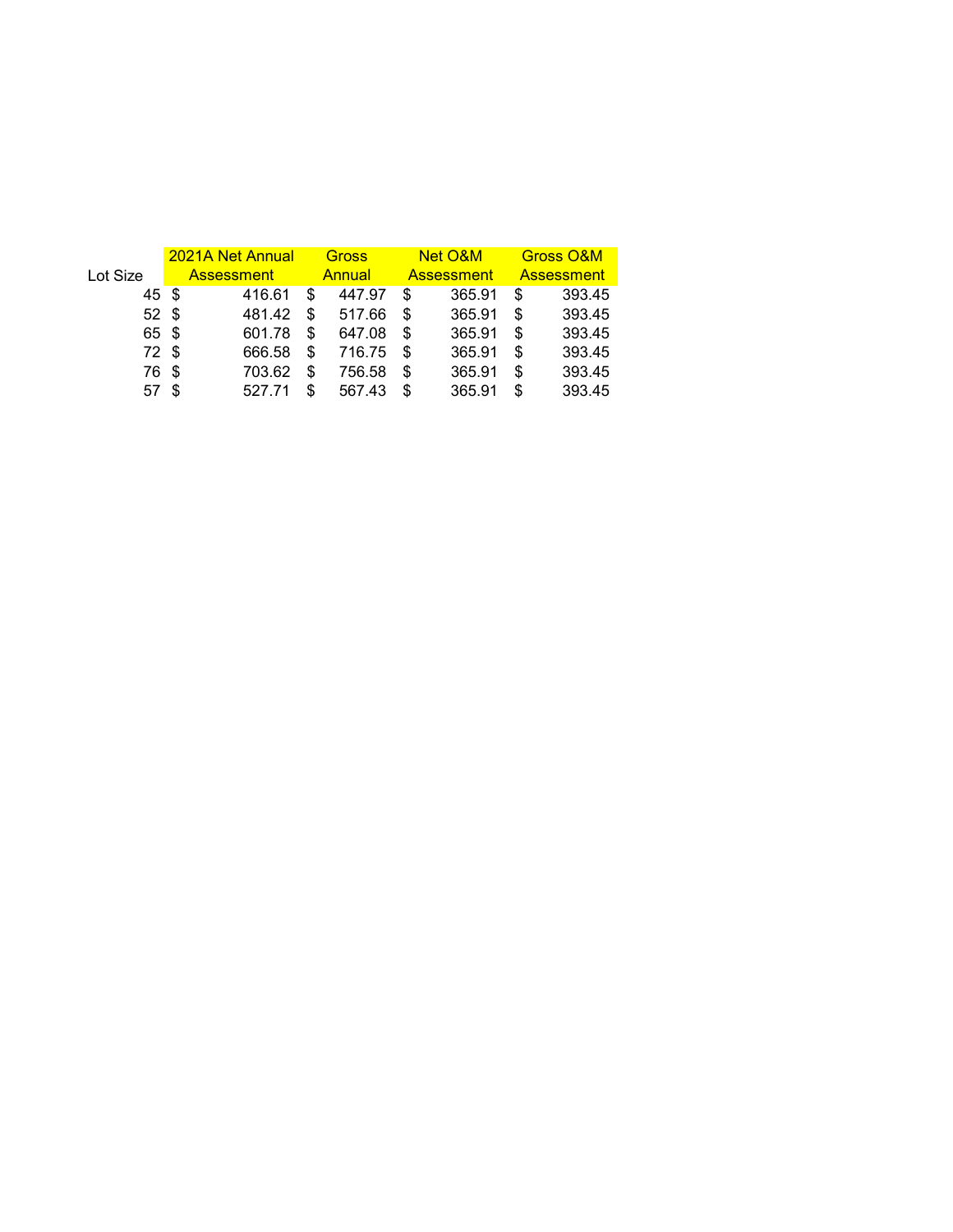# **Country Club East Series 2020 Debt Allocation**

|                        | Net Annual | Gross Annual | Net O&M    | Gross O&M  |
|------------------------|------------|--------------|------------|------------|
| Unit Type              | Assessment | Assessment   | Assessment | Assessment |
| 62' (76' - Haddington) | \$2,329.54 | \$2,504.88   | \$553.14   | \$594.77   |
| 76' Haddington         | \$2,329.54 | \$2,504.88   | \$553.14   | \$594.77   |
| 62' Windy Hill         | \$2,084.30 | \$2,241.18   | \$553.14   | \$594.77   |
| 45' Belleisle          | \$445.35   | \$478.87     | \$553.14   | \$594.77   |
| 57' Belleisle          | \$710.02   | \$763.46     | \$553.14   | \$594.77   |
| 57' Highlands          | \$2,019.59 | \$2,171.60   | \$553.14   | \$594.77   |
| 90' Seacroft           | \$3.026    | \$3,254.19   | \$553.14   | \$594.77   |
| 100' Seacroft          | \$3,026    | \$3,254.19   | \$553.14   | \$594.77   |
| 76' Collingtree        | \$2,507    | \$2,695.30   | \$553.14   | \$594.77   |
| 62' Collingtree        | \$2,232    | \$2,399.81   | \$553.14   | \$594.77   |
| 57' Whittlebury        | \$2.191    | \$2,355.49   | \$553.14   | \$594.77   |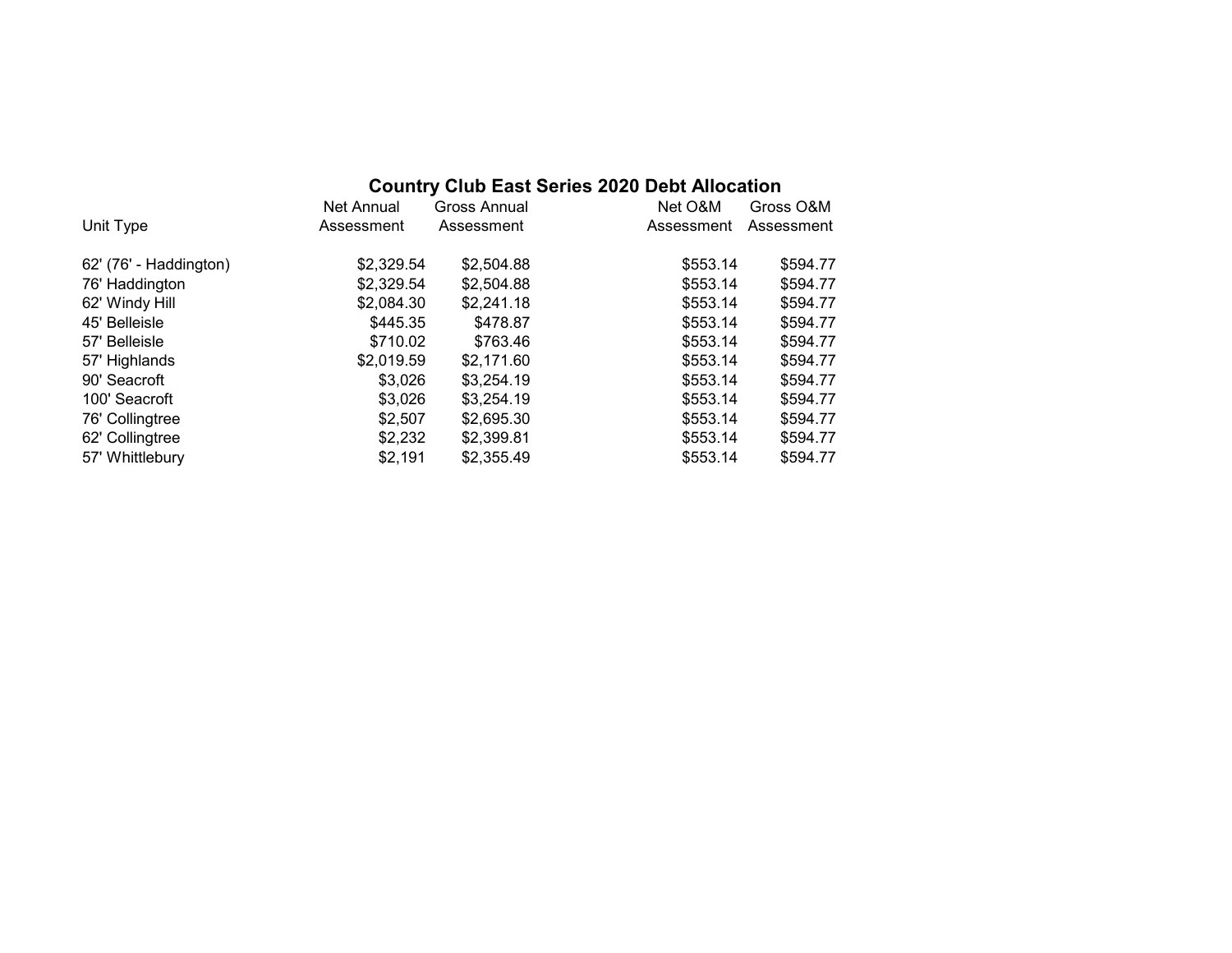## **Country Club East Series 2013 Debt Allocation**

| Unit Type       | Net Annual<br>Assessment | Gross Annual<br>Assessment | Net O&M<br>Assessment | Gross O&M<br>Assessment |
|-----------------|--------------------------|----------------------------|-----------------------|-------------------------|
| Whittlebury 57' | \$2,720.28               | \$2,925.03                 | \$553.14              | \$594.77                |
| Collingtree 62' | \$2,771.42               | \$2,980.02                 | \$553.14              | \$594.77                |
| Prestbury 76'   | \$3.112.71               | \$3,347.00                 | \$553.14              | \$594.77                |
| Prestbury 90'   | \$3,534.02               | \$3,800.02                 | \$553.14              | \$594.77                |
| Clubside        | \$1.102.05               | \$1.185.00                 | \$553.14              | \$594.77                |
| Hillside        | \$2.401.25               | \$2,581.99                 | \$553.14              | \$594.77                |
|                 |                          |                            |                       |                         |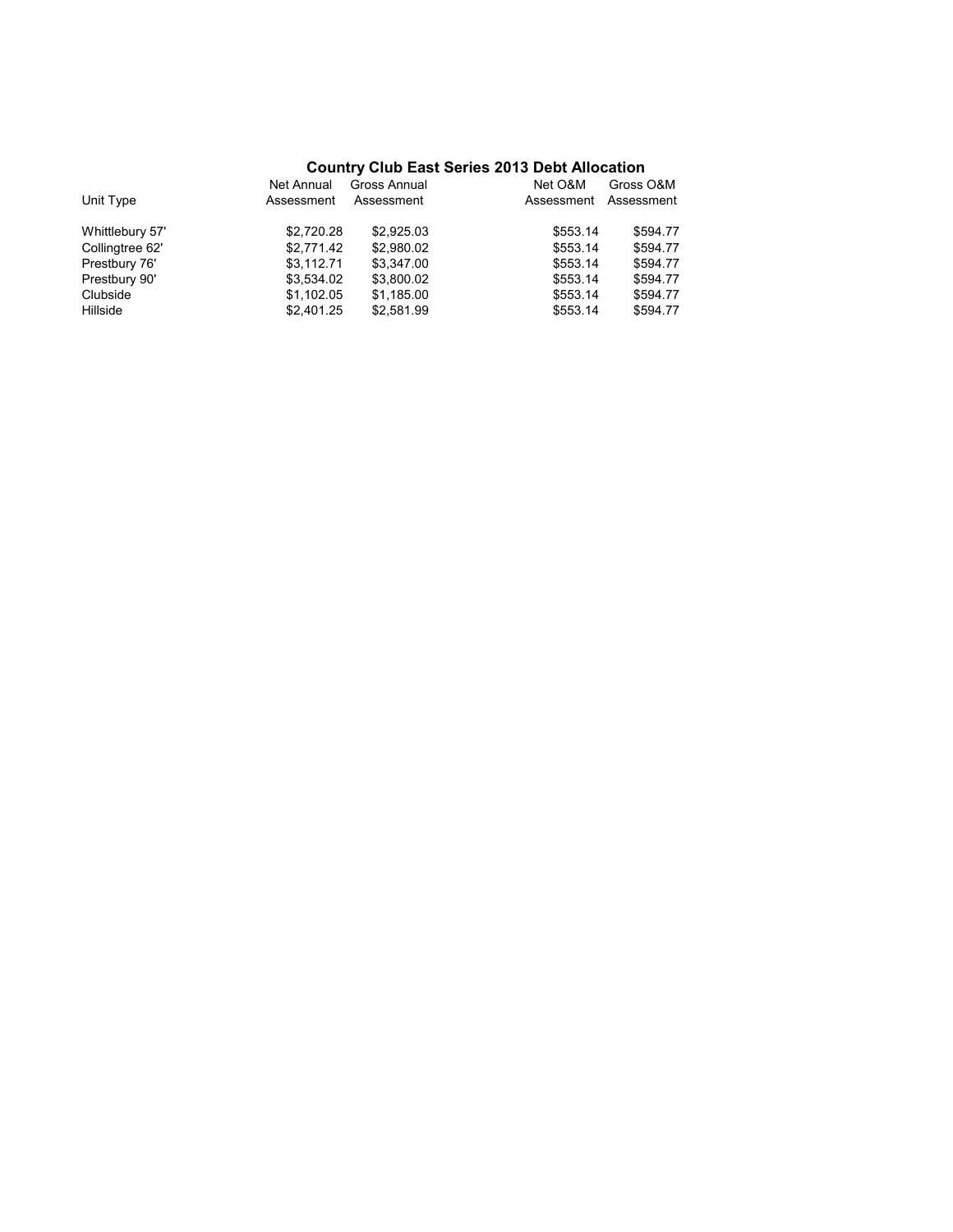## **Country Club East Series 2014 Debt Allocation**

|                  | Net Annual | Gross Annual | Net O&M    | Gross O&M  |
|------------------|------------|--------------|------------|------------|
| Unit Type        | Assessment | Assessment   | Assessment | Assessment |
| Hillside         | \$2,401.24 | \$2,581.98   | \$553.14   | \$594.77   |
| Eaglescliffe 76' | \$3,113    | \$3.347.03   | \$553.14   | \$594.77   |
| Eaglescliffe 90' | \$3.534    | \$3,800.00   | \$553.14   | \$594.77   |
| Longcliffe 62'   | \$2.771    | \$2,980.00   | \$553.14   | \$594.77   |
| Hawkstone 76'    | \$3,113    | \$3,347.03   | \$553.14   | \$594.77   |
| Hawkstone 62'    | \$2.771    | \$2,980.00   | \$553.14   | \$594.77   |
| Prestbury 76'    | \$3,113    | \$3.347.03   | \$553.14   | \$594.77   |
|                  |            |              |            |            |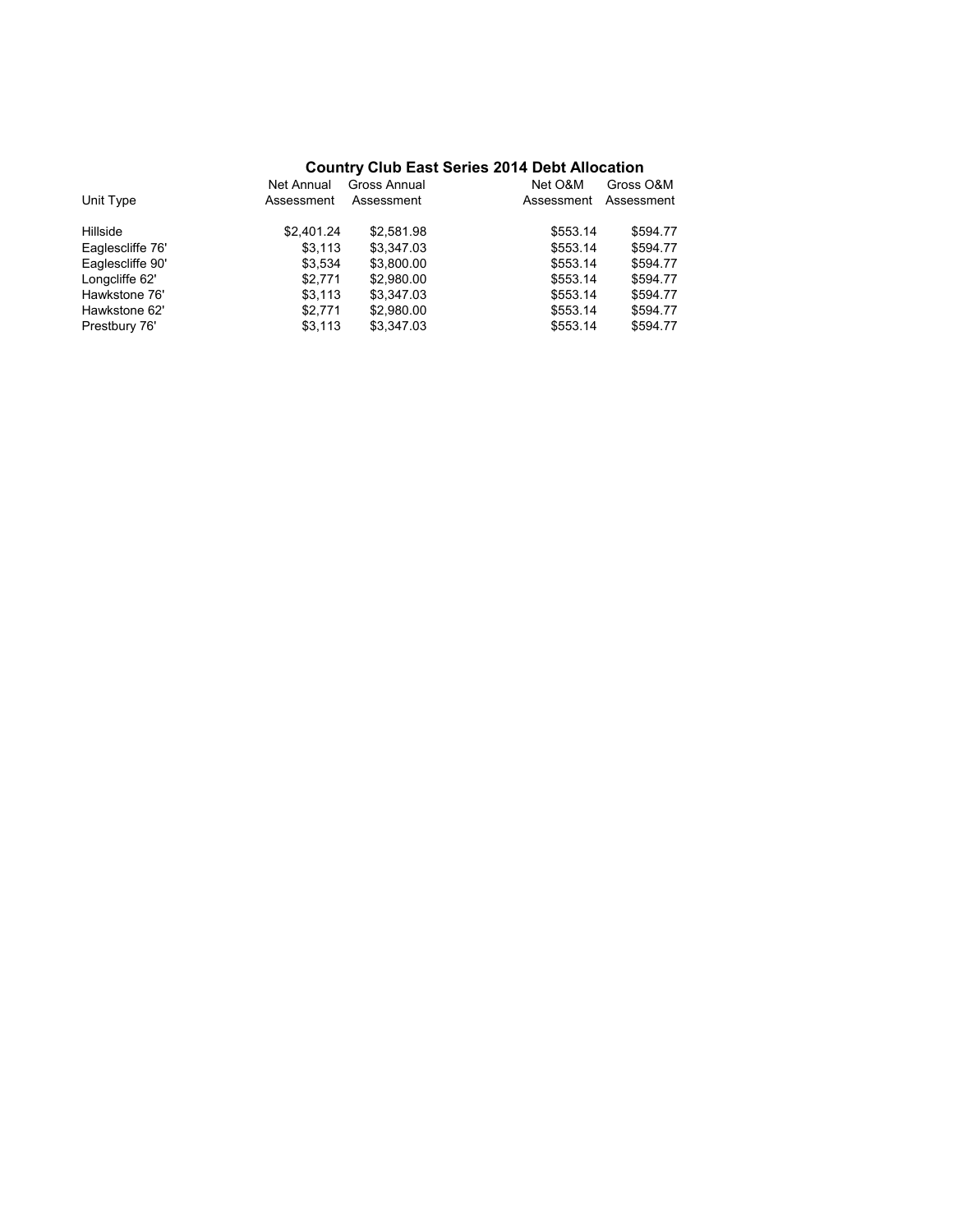### **Belleisle 2021A Debt Allocation**

| Unit Type     | Net Annual Gross Annual<br>Assessment Assessment |          | Net O&M<br>Assessment Assessment | Gross O&M |
|---------------|--------------------------------------------------|----------|----------------------------------|-----------|
| 45' Belleisle | \$544.50                                         | \$585.48 | \$553.14                         | \$594.77  |
| 57' Belleisle | \$569.22                                         | \$612.06 | \$553.14                         | \$594.77  |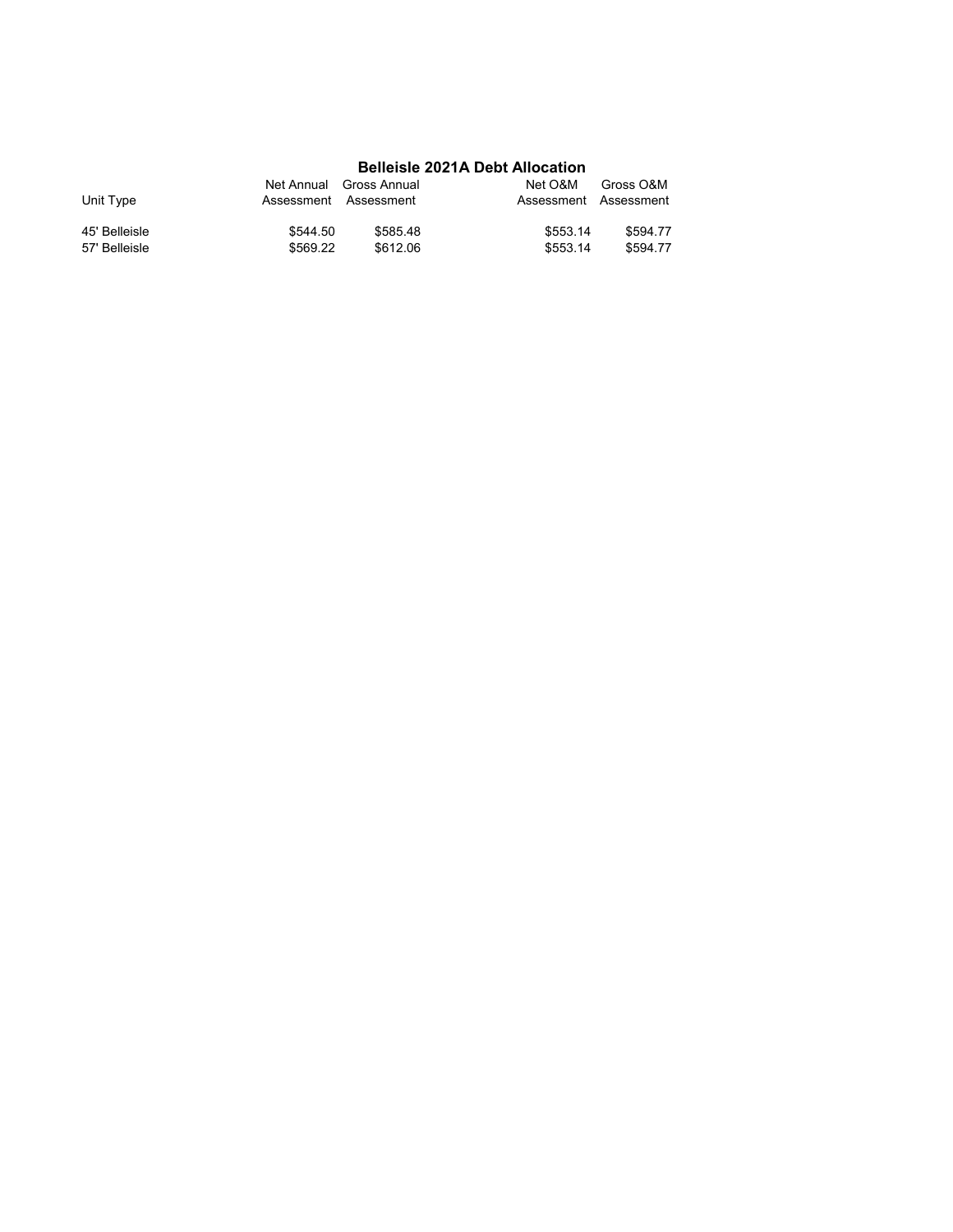|                   |                         | Annual   |    | <b>Annual Assessment</b> |          |                      |        |
|-------------------|-------------------------|----------|----|--------------------------|----------|----------------------|--------|
|                   | <b>Assessment (Net)</b> |          |    | (Gross)                  | Net O&M  | <b>Gross O&amp;M</b> |        |
| 45' Esplanade     | \$                      | 500.61   | \$ | 538.29                   | \$445.36 | \$                   | 478.88 |
| 45'G Esplanade    | \$                      | 970.53   | \$ | 1,043.58                 | \$519.94 | \$                   | 559.08 |
| 52' Esplanade     | \$                      | 1,049.58 | \$ | 1,128.58                 | \$457.71 | \$                   | 492.16 |
| 52'G Esplanade    | \$                      | 1,049.58 | \$ | 1,128.58                 | \$532.49 | \$                   | 572.57 |
| 62' Esplanade     | \$                      | 689.79   | \$ | 741.71                   | \$475.39 | \$                   | 511.17 |
| 62'G Esplanade    | \$                      | 1,126.98 | \$ | 1,211.81                 | \$544.77 | \$                   | 585.77 |
| 76'G Esplanade    | \$                      | 1,406.31 | \$ | 1,512.16                 | \$589.10 | \$                   | 633.44 |
| 90' Esplanade     | \$                      | 1,406.31 | \$ | 1,512.16                 | \$589.10 | \$                   | 633.44 |
| 20TH Harmony      | \$                      | 725.44   | \$ | 780.04                   | \$298.09 | \$                   | 320.53 |
| 30TH Harmony      | \$                      | 811.74   | \$ | 872.84                   | \$311.78 | \$                   | 335.25 |
| <b>SF Harmony</b> | \$                      | 951.81   | \$ | 1,023.45                 | \$516.97 | \$                   | 555.88 |
| 65' Bridgewater   | \$                      | 1,126.98 | \$ | 1,211.81                 | \$544.77 | \$                   | 585.77 |
| 76' Bridgewater   | \$                      | 1,406.31 | \$ | 1,512.16                 | \$589.10 | \$                   | 633.44 |
| MF Esplanade      | \$                      | 576.29   | \$ | 619.67                   | \$274.42 | \$                   | 295.08 |
| MFG Esplanade     | \$                      | 811.89   | \$ | 873.00                   | \$311.81 | \$                   | 335.28 |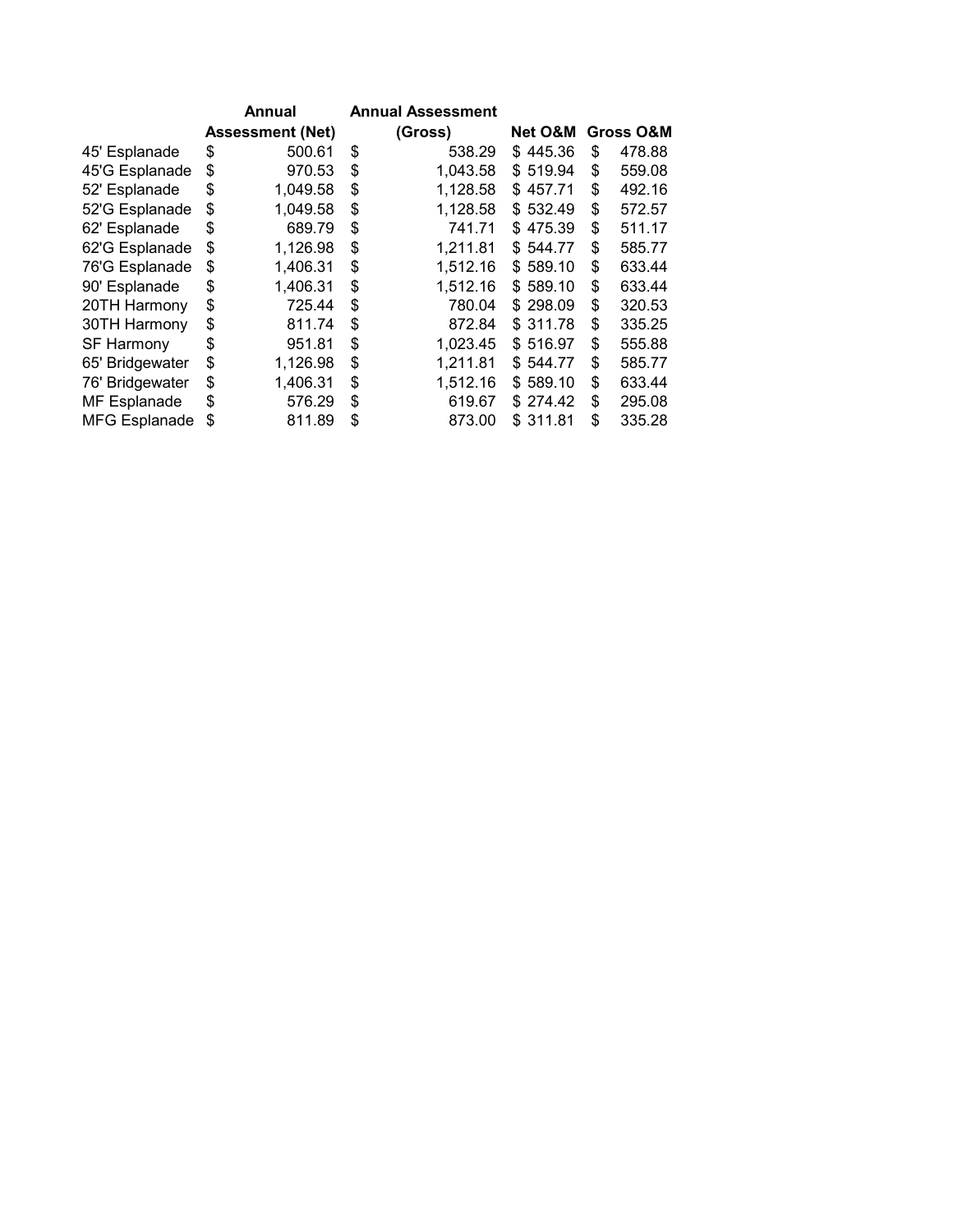|             | Net Annual Debt |                    | <b>Gross Annual Debt</b> |          | Net Annual O&M |             |      | Gross Annual O&M |  |
|-------------|-----------------|--------------------|--------------------------|----------|----------------|-------------|------|------------------|--|
|             |                 | Service Assessment |                          | Service  |                | Assessments |      | Assessments      |  |
| Villa       | S               | 1.352.64           | S                        | 1.454.45 | -S             | 553.14      | - \$ | 594.77           |  |
| Park        | S               | 1,891.24           | \$.                      | 2,033.59 | \$.            | 553.14      | S    | 594.77           |  |
| Meadow      | S               | 2,113.30           | \$.                      | 2,272.37 | \$.            | 553.14      | - \$ | 594.77           |  |
| Manor       | \$              | 2.542.76           | \$.                      | 2,734.15 | - \$           | 553.14      | - \$ | 594.77           |  |
| Estate      | S               | 2,986.72           | S                        | 3,211.53 | S              | 553.14      | - \$ | 594.77           |  |
| Plantantion |                 | 4.099.56           | S                        | 4,408.13 | \$.            | 553.14      | - \$ | 594.77           |  |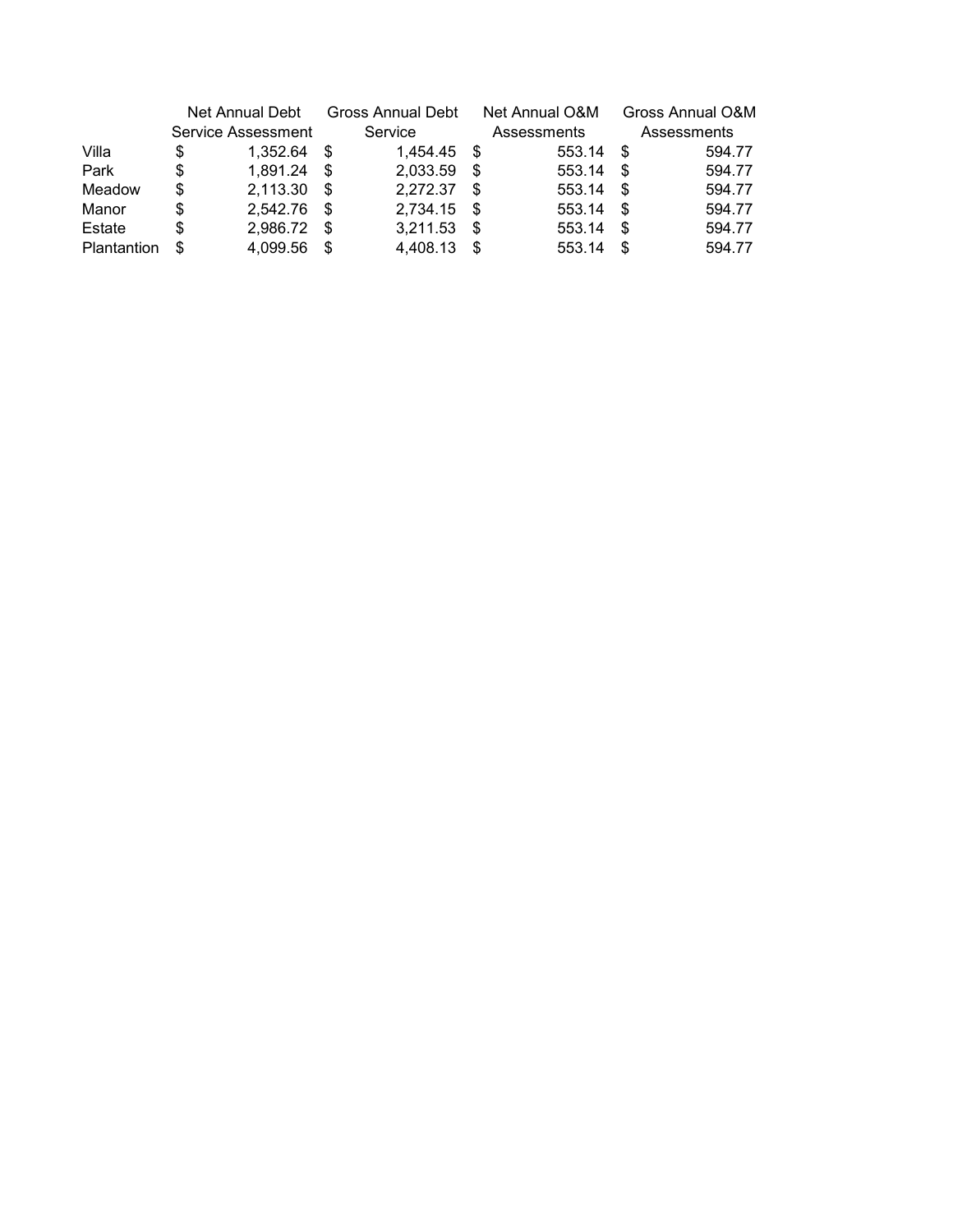|     |            | Net Annual Debt |    |              |      |                |             | Gross Annual |  |
|-----|------------|-----------------|----|--------------|------|----------------|-------------|--------------|--|
|     |            | Service         |    | Gross Annual |      | Net Annual O&M | O&M         |              |  |
|     | Assessment |                 |    | Debt Service |      | Assessments    | Assessments |              |  |
| 42' | S          | 594.38          | -S | 639.12       | - \$ | 553.14         | - \$        | 594.77       |  |
| 52' | \$         | 735.90          | -S | 791.29       | - \$ | 553.14         | - \$        | 594.77       |  |
| 66' | \$         | 934.03          |    | 1,004.33     | -S   | 553.14         | - \$        | 594.77       |  |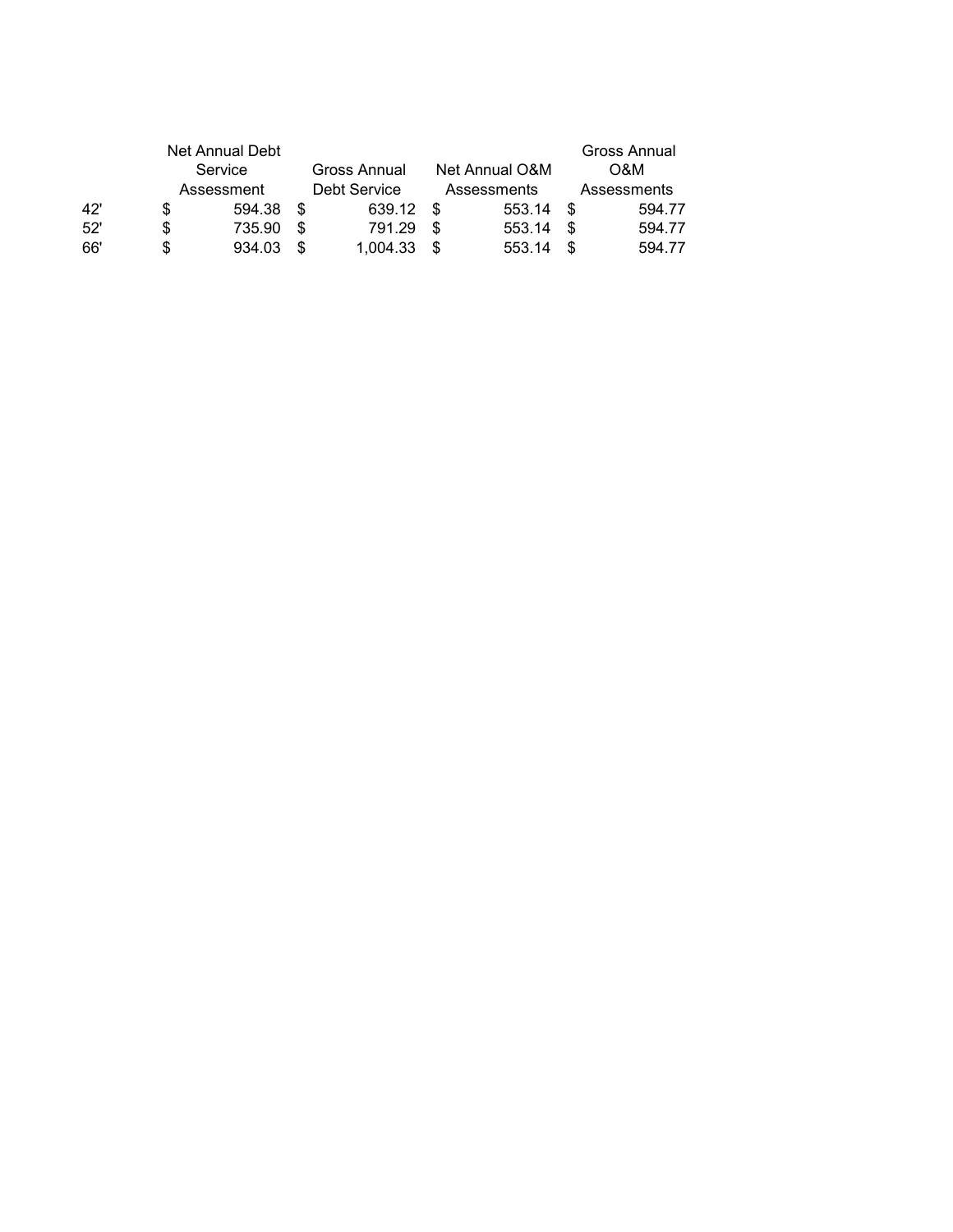#### **Lakewood Centre North Sector 2015A Debt Allocation**

|                                                                    | <b>Net Annual</b>     | <b>Gross Annual</b> | Net O&M  | <b>Gross O&amp;M</b>         |                    |
|--------------------------------------------------------------------|-----------------------|---------------------|----------|------------------------------|--------------------|
| Unit Type                                                          | Assessment Assessment |                     |          | <b>Assessment Assessment</b> | <b>Total Gross</b> |
|                                                                    |                       |                     |          |                              |                    |
| SF (Savanna, Indigo, Mallory Park, Arbor Grande, Woodleaf Hammock) | \$1.287.68            | \$1.384.60          | \$365.91 | \$393.45                     | \$1.778.05         |
| MF (Mallory Park, Arbor Grande, Woodleaf Hammock)                  | \$914.59              | \$983.43            | \$182.96 | \$196.73                     | \$1.180.16         |
| SF (Meritage/Lennar Lots)                                          | \$1.277               | \$1,372.85          | \$365.91 | \$393.45                     | \$1.766.30         |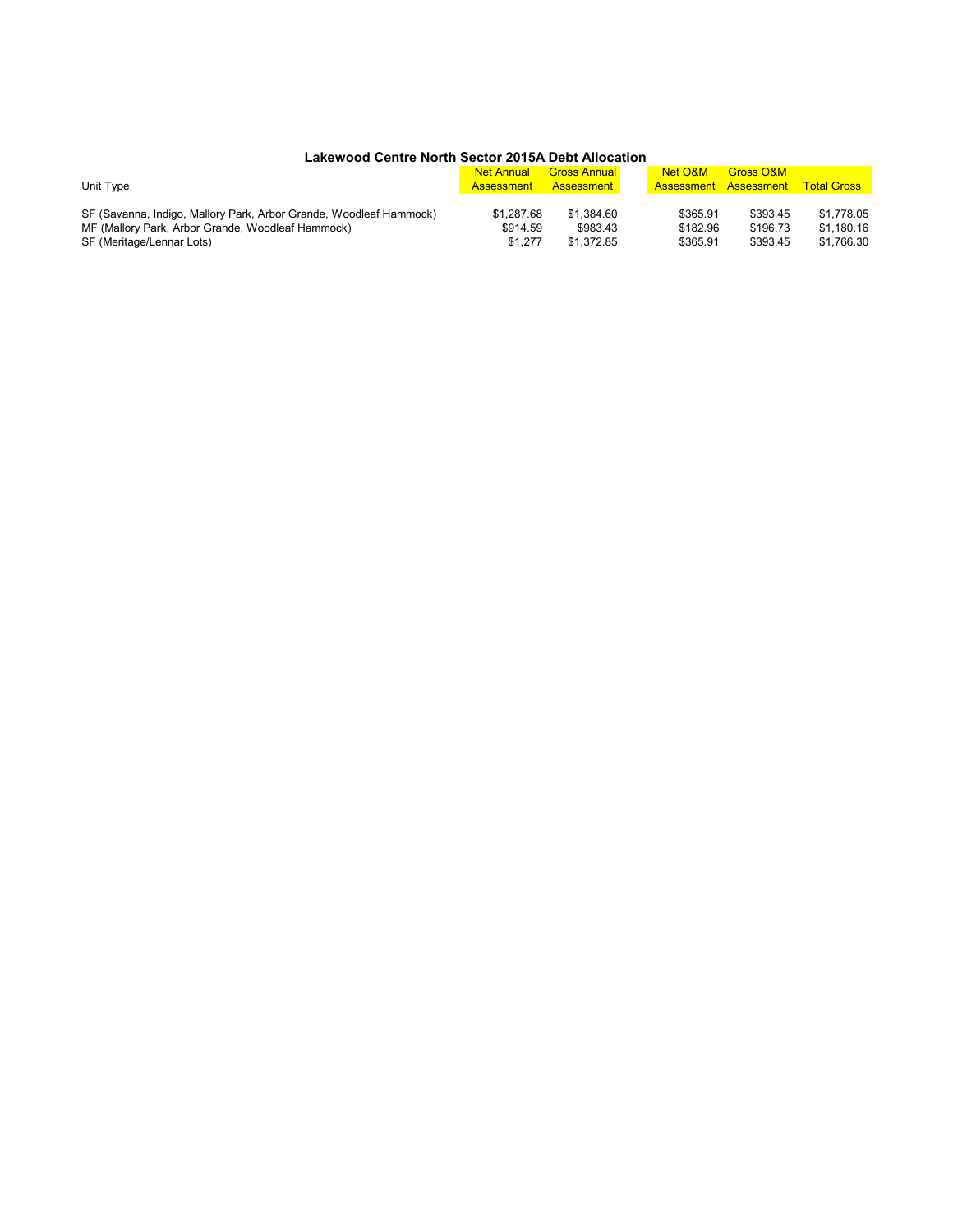|          |     | Net Annual Debt |      |              |     | <b>FY 2021 Net</b> |      | FY 2021 Gross |   |                        |
|----------|-----|-----------------|------|--------------|-----|--------------------|------|---------------|---|------------------------|
|          |     | Service         |      | Gross Annual |     | Annual O&M         |      | Annual O&M    |   |                        |
| Lot Size |     | Assessment      |      | Debt Service |     | Assessments        |      | Assessments   |   | <b>Outstanding Par</b> |
| 45'      | S   | 800.22 \$       |      | 851.30       | \$. | 621.39             | - \$ | 661.05        |   | 11,426.95              |
| 52'      | \$  | $1.184.32$ \$   |      | 1.259.91     | \$  | 621.39             | - \$ | 661.05        | S | 16,911.89              |
| 65'      | \$  | 1,344.37        | -\$  | 1,430.18     | -\$ | 621.39             | - \$ | 661.05        | S | 19,197.28              |
| 76'      | \$. | 1.664.46        | - \$ | 1.770.70     | \$. | 621.39             | - \$ | 661.05        | S | 23,768.06              |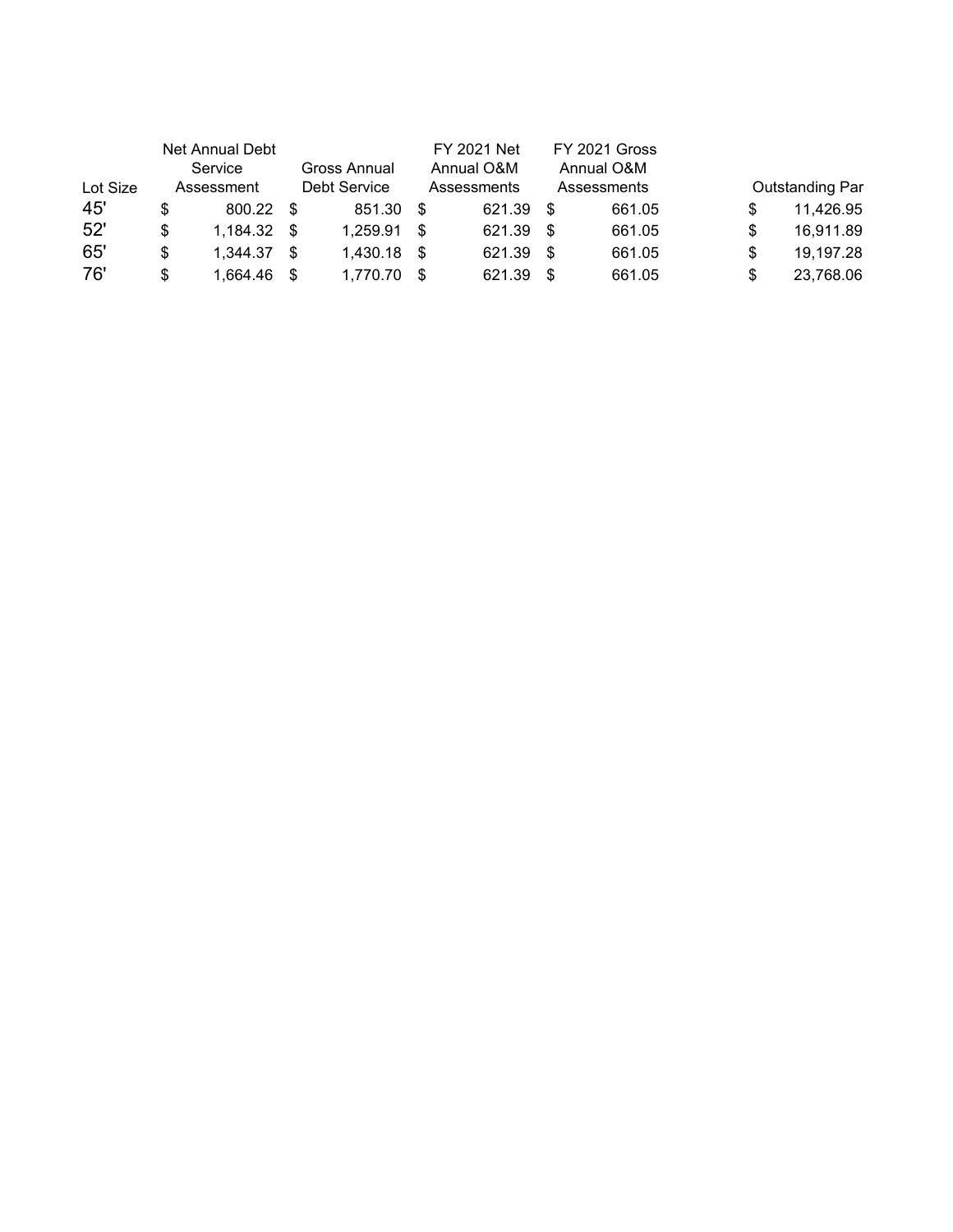|     |                            | Net Annual Debt         |      |             |  |                |      |        |                |  |
|-----|----------------------------|-------------------------|------|-------------|--|----------------|------|--------|----------------|--|
|     |                            | Service<br>Gross Annual |      |             |  | Net Annual O&M |      | O&M    | Total<br>Gross |  |
|     | Debt Service<br>Assessment |                         |      | Assessments |  | Assessments    |      |        |                |  |
| 72' |                            | 1.472.40                | . ዌ  | 1.566.38    |  | 621.39 \$      |      | 661.05 | \$2,227.44     |  |
| 66' | \$                         | 1.280.35                | - \$ | 1.362.07    |  | 621.39         | - \$ | 661.05 | \$2,023.13     |  |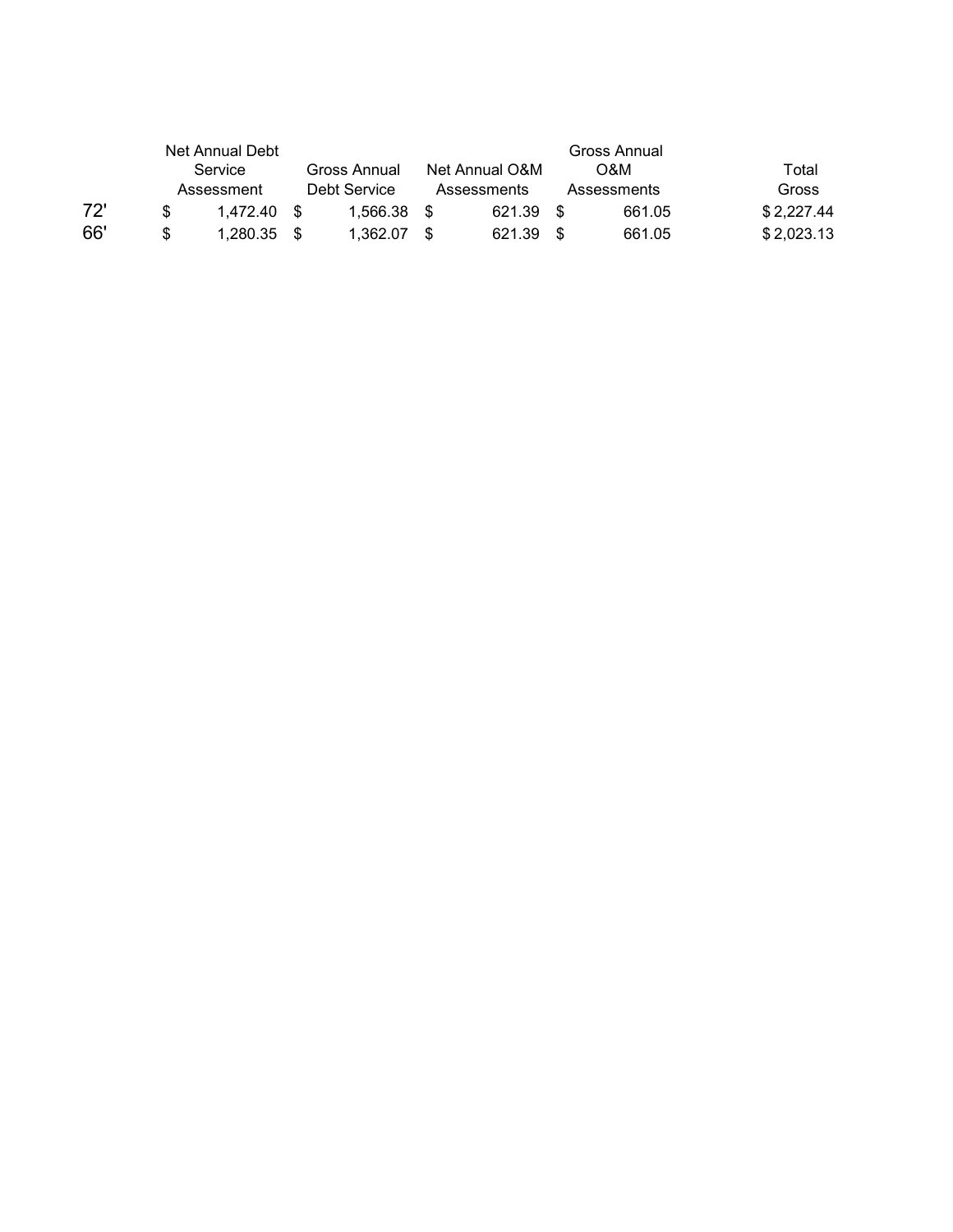#### **Lakewood National & Polo Run**

| Net Annual               |            | Gross Annual | Net O&M    | Gross O&M  |
|--------------------------|------------|--------------|------------|------------|
| Assessment               |            | Assessment   | Assessment | Assessment |
| <b>Lakewood National</b> |            |              |            |            |
| Executive                | \$1,962.36 | \$2,110.06   | \$310.25   | \$333.60   |
| Estate                   | \$2,242.73 | \$2.411.54   | \$310.25   | \$333.60   |
| Coach                    | \$1.555.37 | \$1.672.44   | \$310.25   | \$333.60   |
| 2-Story                  | \$1,448.21 | \$1.557.22   | \$310.25   | \$333.60   |
| 4-Story                  | \$1,189.48 | \$1,279.01   | \$310.25   | \$333.60   |
| Polo Run                 |            |              |            |            |
| Executive                | \$1,728.72 | \$1,858.84   | \$310.25   | \$333.60   |
| Manor                    | \$1.915.62 | \$2.059.81   | \$310.25   | \$333.60   |
| Estate                   | \$2,102.24 | \$2.260.47   | \$310.25   | \$333.60   |